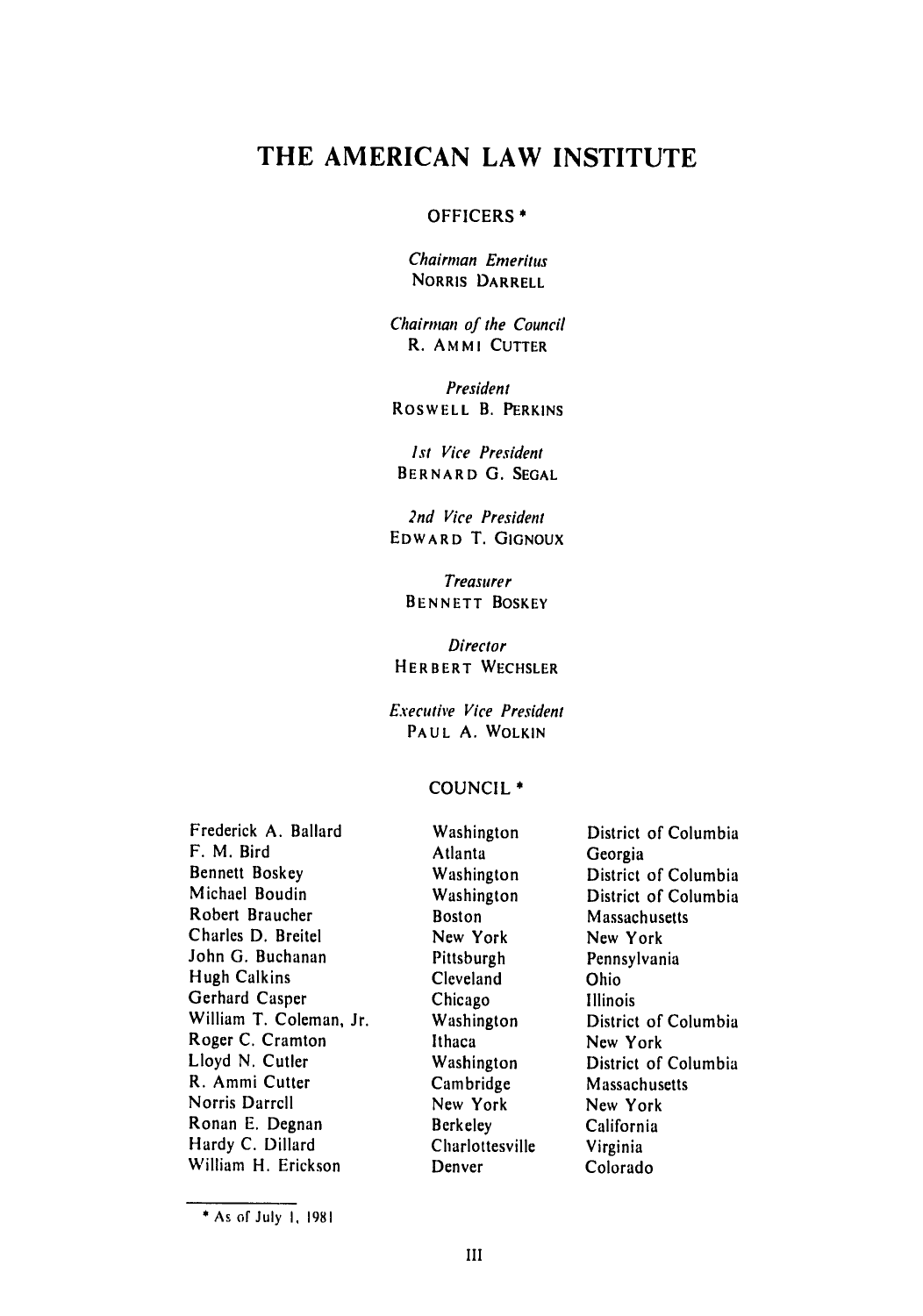#### **THE AMERICAN LAW INSTITUTE**

Thomas E. Fairchild Jefferson B. Fordham John P. Frank George Clemon Freeman, Jr. Paul A. Freund Henry J. Friendly Edward T. Gignoux Ruth Bader Ginsburg Erwin N. Griswold Clement F. Haynsworth, Jr. Shirley M. Hufstedler Vester T. Hughes, Jr. Joseph F. Johnston Amnalya L. Kearse Edward Hirsch Levi Robert MacCrate Hale McCown Wade H. McCree, Jr. Carl McGowan Vincent L. McKusick Charles Merton Merrill Roswell B. Perkins Louis H. Pollak H. Chapman Rose Ernest J. Sargeant Walter V. Schaefer Bernard G. Segal Win. Reece Smith, Jr. Lyman M. Tondel, Jr. Patricia M. Wald Lawrence E. Walsh William H. Webster James H. Wilson, Jr. Frank M. Wozencraft Charles Alan Wright

#### *Emeritus Council* Members

William **J.** Jameson William L. Marbury Roger J. Traynor Charles H. Willard John Minor Wisdom Charles E. Wyzanski, Jr. Chicago Salt Lake City Phoenix Richmond Cambridge New York Portland Washington Washington Greenville Los Angeles Dallas Birmingham New York Chicago New York Lincoln Washington Washington Portland San Francisco New York Philadelphia Cleveland Boston Chicago Philadelphia Tampa New York Washington New York Washington Atlanta Houston Austin

Illinois Utah Arizona Virginia Massachusetts New York Maine District of Columbia District of Columbia South Carolina California Texas Alabama New York Illinois New York Nebraska District of Columbia District of Columbia Maine California New York Pennsylvania Ohio Massachusetts Illinois Pennsylvania Florida New York District of Columbia New York District of Columbia Georgia Texas Texas

Billings Baltimore Berkeley Guilford **New** Orleans Boston

Montana Maryland California Connecticut Louisiana Massachusetts

The Executive Office THE AMERICAN LAW INSTITUTE 4025 Chestnut Street Philadelphia, Pennsylvania 19104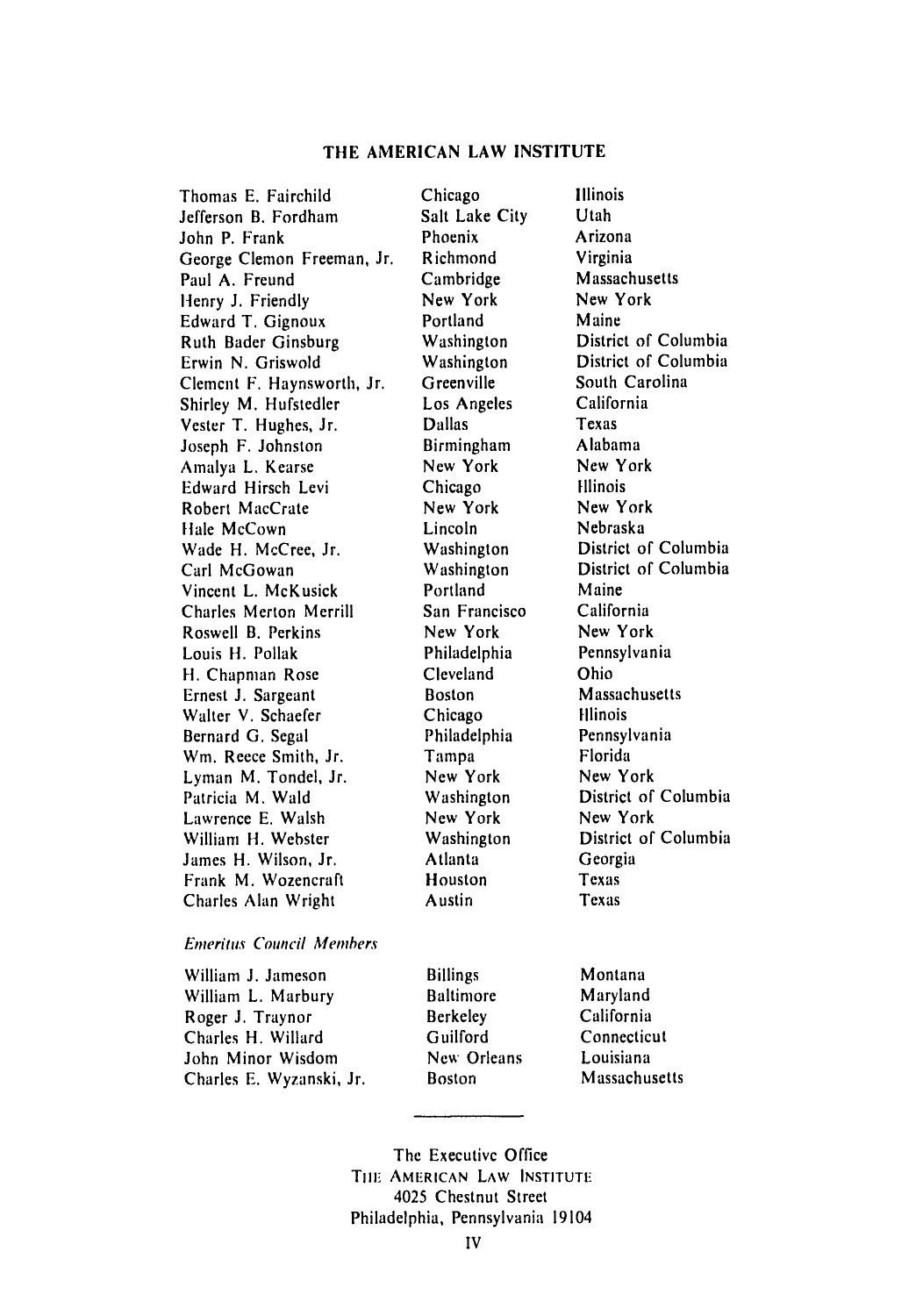### **REPORTERS**

- ROBERT BRAUCHER, Associate Justice, Supreme Judicial Court of Massachusetts, formerly of Harvard University Law School, Cambridge, Massachusetts (Chapters **1-5, 9** [Topics 1-4], **13-15)** [to **1971]**
- E. **ALLAN** FARNSWORTH, Columbia University School of Law, New York, New York (Chapters **6-8, 9** [Topic **5],** 10-12, **16)** [as of **1971]**

### **CONSULTANT**

ARTHUR **L.** CORBIN, Hamden, Connpcticut [Deceased **1967]**

#### **EDITORIAL REVISER**

PETER LINZER, University of Detroit School of Law, Detroit, Michigan

### **ADVISERS**

ROBERT BRAUCHER [as of **1971]**

- CHARLES **D.** BREITEL, Chief Judge, New York Court of Appeals, [Retired], New York, New York
- DANIEL ROBERT COQUILLETTE, Boston, Massachusetts, formerly of Boston University School of Law [as of 1977]
- HAROLD C. HAVIGHURST, Alexandria, Virginia, formerly of Northwestern University School of Law, Chicago, Illinois

E. ALLAN FARNSWORTH [1970-1971]

- CARLOS ISRAELS, New York, New York [Deceased 1969]
- HARRY W. JONES, Columbia University School of Law, New York, New York
- STEWART MACAULAY, University of Wisconsin Law School, Madison, Wisconsin
- CARL McGOWAN, Circuit Judge, United States Court of Appeals for the District of Columbia Circuit, Washington, District of Columbia
- ELLEN A. PETERS, Associate Justice, Connecticut Supreme Court, formerly of Yale Law School, New Haven, Connecticut
- WALTER V. SCHAEFER, Justice, Supreme Court of Illinois [Retired], Chicago, Illinois
- DAVID SCHWARTZ, Trial Judge, United States Court of Claims, Washington, District of Columbia [as of 1973]
- ARTHUR T. VON MEHREN, Harvard University Law School, Cambridge, Massachusetts
- CHARLES H. WILLARD, Guilford, Connecticut
- ROBERT B. WILLIAMSON, formerly Chief Justice, Supreme Judicial Court of Maine, Augusta, Maine [Deceased 1976]